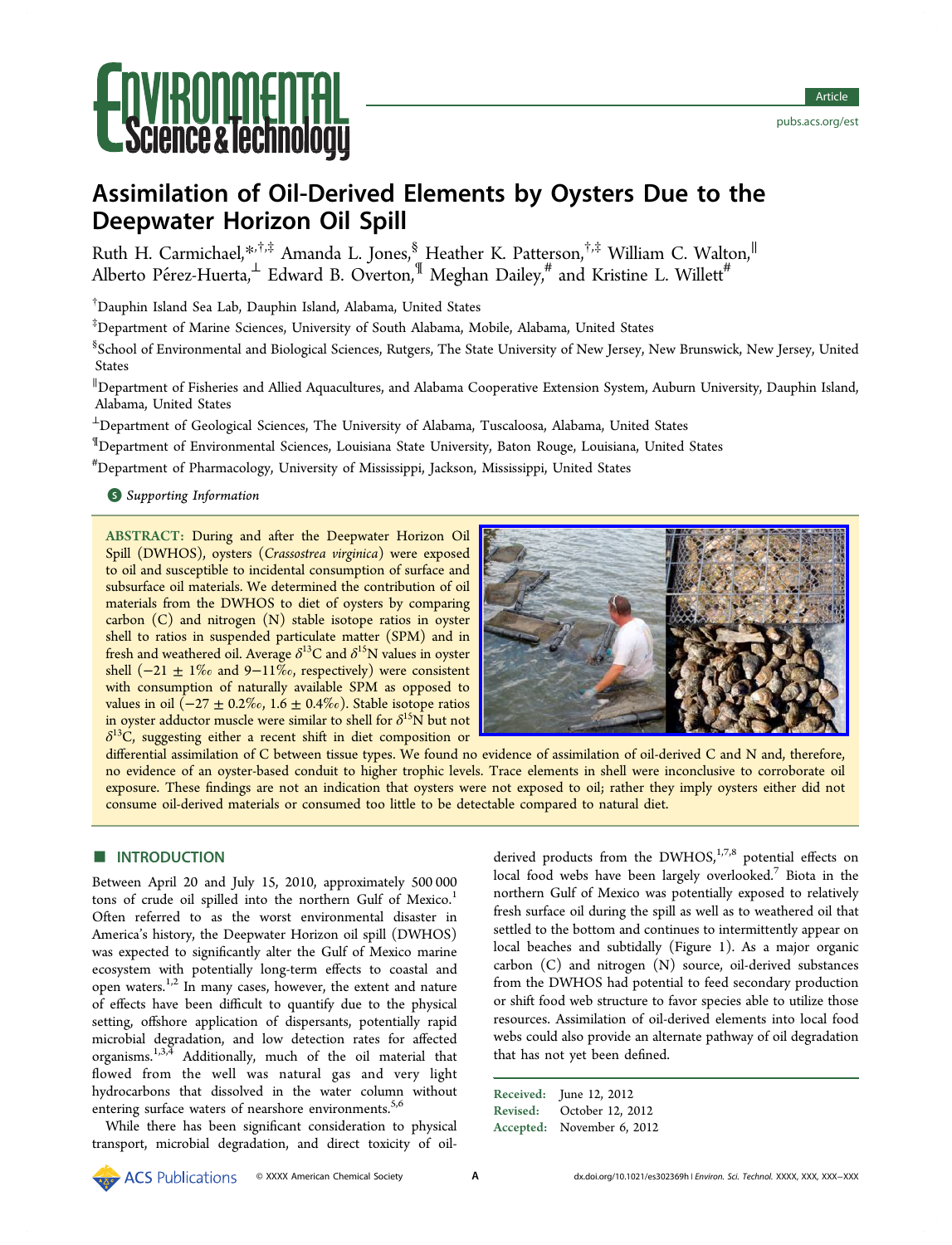<span id="page-1-0"></span>

Figure 1. Weathered surface oil in the northern Gulf of Mexico approximately 20 km south of Dauphin Island, Alabama in early June 2010 (top panels) and examples of "balls" or "patties" of weathered oil collected from local beaches and near shore areas along the Florida− Alabama−Mississippi coast from June 2010 to July 2011 (bottom panels).

In the northern Gulf of Mexico, oyster reefs and areas historically productive for oysters were potentially exposed to oil for several weeks during the DWHOS. The eastern oyster, Crassostrea virginica, is economically and ecologically valuable and ubiquitous along the northern Gulf of Mexico coast, making it of high interest for local study related to the effects of the DWHOS.<sup>[7](#page-7-0),[9](#page-7-0)</sup> Oysters are sessile suspension-feeders that live and feed in near-bottom waters and assimilate particles that reflect the surrounding environment. This lifestyle rendered oysters susceptible to incidental consumption of surface and subsurface oil during and after the DWHOS. Like other bivalves, as C. virginica grows, it assimilates organic and inorganic material into its shell as well as into soft tissue.<sup>[10,11](#page-7-0)</sup> Organic material within the shell is embedded in a calcium carbonate-based matrix deposited in relatively discrete increments and less affected by subsequent metabolic processes than soft tissues.<sup>[12](#page-7-0)</sup> Oysters also bioaccumulate trace metals into tissue and shell, $^{13}$  $^{13}$  $^{13}$  some of which may be useful to detect exposure to oil pollution. $14,15$  Hence, oysters are potentially powerful recorders of environmental variation, particularly

changes in food sources and ambient water quality. These attributes make oysters useful sentinels of oil entry into the local food web.

In this study, we applied stable isotope analysis to define the contribution of oil-derived C and N to the diet of a locally important primary consumer (C. virginica), during and after the DWHOS. We specifically compared C and N stable isotope ratios in oyster shell (deposited during discrete time intervals before, during, and after the DWHOS) to stable isotope ratios in suspended particulate matter (SPM) available as food to oysters and in fresh and weathered oil. Stable isotope ratios are commonly used to define diets and associated food web linkages because physiological processes result in relatively consistent fractionation of stable isotope ratios from food source to consumer ( $\sim +2-4\%$  for N and  $\pm 1\%$  for C<sup>[16](#page-7-0),17</sup>). The relatively conservative fractionation of C facilitates identification of food sources with discrete organic C stable isotope ratios at the base of food webs. $17$  We hypothesized that oil-derived elements would be detectable in the new growth at the shell margin of oysters growing in local waters during and after the DWHOS, if oil-derived substances were consumed in nutritionally significant quantities. We also hypothesized that organic material in the oyster shell would be a more reliable indicator of oil assimilation than soft tissues because shell is deposited in discrete layers during the time of exposure, while soft tissue reflects a mixture of recent and previously consumed foods. To corroborate our findings and detect oil exposure even if oysters did not consume oil-derived materials, shells were analyzed for shifts in concentration of trace and minor elements that may be associated with exposure to oil materials.

### **EXPERIMENTAL SECTION**

Shells were collected from oysters transplanted at different locations (along east−west and north−south trajectories on the coast) and time periods (before, during, and after) relative to the MC 252 Deepwater Horizon oil spill (Figure 2 and Table [1](#page-2-0)). This approach allowed us to compare temporally and spatially explicit stable isotope shifts recorded in oyster shell relative to potential oil exposure through time.



Figure 2. Study sites where oysters were deployed in Mobile Bay and surrounding waters along the Mississippi (MS)−Alabama (AL) coast. Site numbers correspond to data in Table [1](#page-2-0). The inset shows the location of study sites relative to the Deepwater Horizon oil rig  $(x)$ .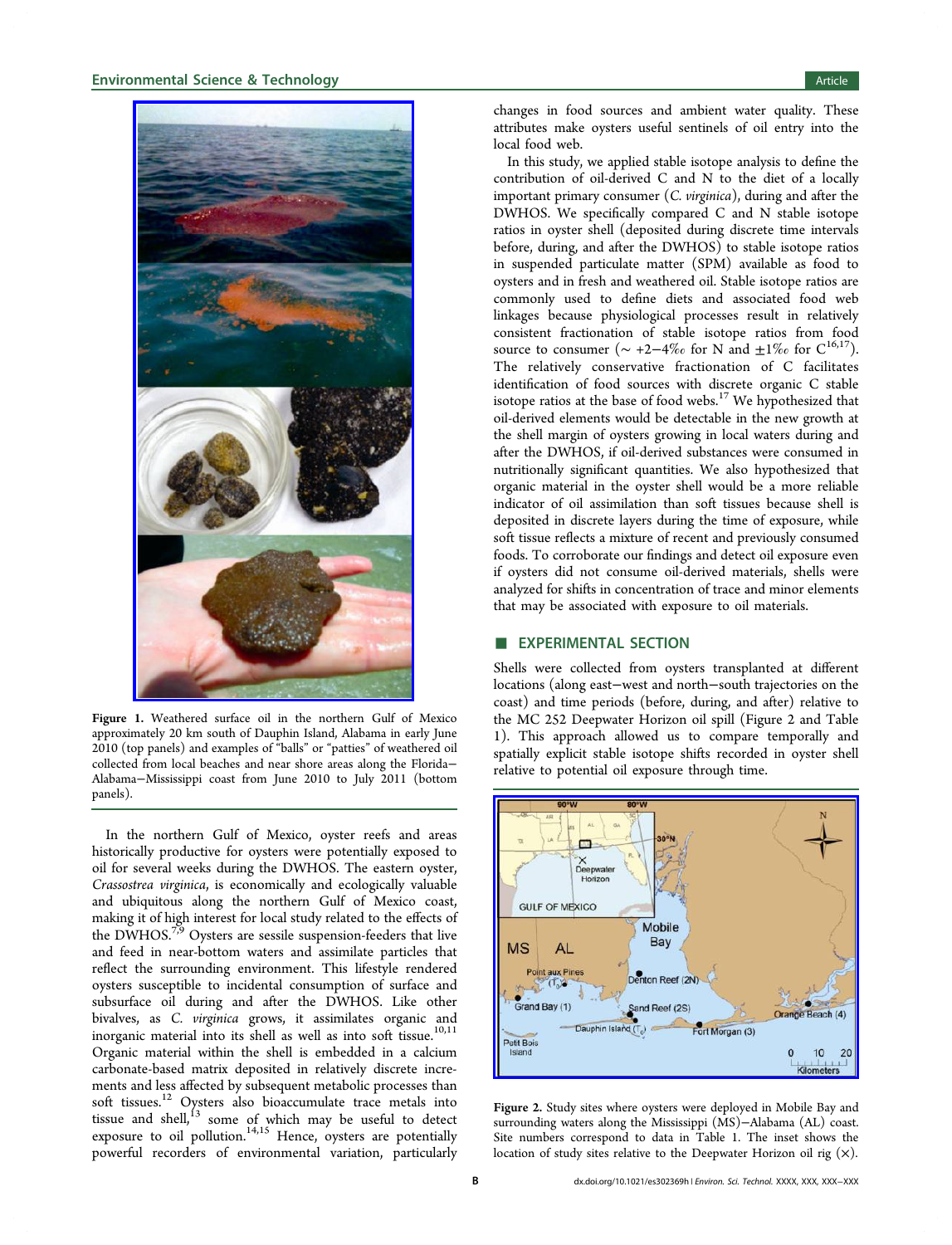<span id="page-2-0"></span>Table 1. Estimated Oil Exposure for Time Zero  $(T_0)$  and Transplanted Oysters in Mobile Bay (Denton Reef and Sand Reef) and along the MS−AL Coast (Grand Bay, Fort Morgan, Orange Beach)<sup>a</sup>

|              |      | $T_0$             |               | treatment          |                                 |
|--------------|------|-------------------|---------------|--------------------|---------------------------------|
| site         | site | none <sup>'</sup> | unlikely $^c$ | possible exposure" | postspill exposure <sup>e</sup> |
| Grand Bay    |      |                   | 30 Apr 2010   | 1 Jul 2010         | 6 Oct 2010                      |
| Denton Reef  | 2N   | 30 June 2008      | 14 May 2010   | 21 Jul 2010        | 3 Aug 2010                      |
| Sand Reef    | 2S   | 30 June 2008      | 14 May 2010   | 20 Jul 2010        | 4 Aug 2010                      |
| Fort Morgan  |      |                   | 30 Apr 2010   | 30 Jun 2010        | 7 Oct 2010                      |
| Orange Beach |      |                   | 30 Apr 2010   | 30 Jun 2010        | 7 Oct 2010                      |

 ${}^a\!{\rm Site}$  numbers correspond to locations shown in Figure [2](#page-1-0) and [Supporting Information](#page-6-0) Figure 1.  ${}^b\!{\rm Prespill}$ ; hatchery stock held on Dauphin Island at a site central to coastal and Mobile Bay transplant sites prior to the DWHOS. <sup>c</sup> During spill; hatchery stock held at Point aux Pines prior to transplanting, during active spilling of oil, but prior to documented presence of oil along the coast. <sup>d</sup>During spill; oil reported along the Mississippi– Alabama coastline, surface and subsurface oil exposure possible. <sup>e</sup>Postspill; Deepwater Horizon well was shut down, surface oil was absent from the Mississippi−Alabama coast, subsurface oil exposure possible.

**Oyster Transplants.** Hatchery-reared oysters from the Auburn University Shellfish Laboratory on Dauphin Island, Alabama were transplanted at two sites in Mobile Bay (Denton Reef =  $2N$ , Sand Reef =  $2S$ ) and three sites along the Mississippi−Alabama coastline (Grand Bay = 1, Fort Morgan = 3, Orange Beach = 4) (Figure [2](#page-1-0), [Supporting Information SI-](#page-6-0)[Table S1\)](#page-6-0). In Mobile Bay, subadult oysters  $(42.1 \pm 0.8 \text{ mm})$ shell height,  $n = 50$ ) were transplanted in plastic-coated wire mesh aquaculture cages measuring  $33 \times 33 \times 10$  cm deep and suspended 1.0 m above the sediment surface ( $n = 3$  cages per depth per site). Oysters were planted in late May 2010 and collected in July (during spill) and August (postspill) 2010 (Table 1). The outer margin of each oyster shell was delineated with permanent marker prior to transplanting at these sites.<sup>[18,19](#page-7-0)</sup> At coastal sites, subadult oysters  $(38.1 \pm 1.0 \text{ mm}$  shell height, *n* = 15) were transplanted in mesh bags similar to cages at Mobile Bay sites, but measuring  $50 \times 50 \times 10$  cm deep with 3.8 cm mesh ( $n = 4$  bags per site). Cages loaded with bags were tethered to helix anchors and floated in 1.0 m of water. Oysters were deployed in May 2010 and collected from coastal sites in early July (during spill). New oysters were deployed in August and collected in early October (postspill). As a prespill control, we analyzed hatchery stock (Table 1,  $T_0$ ) from late May 2008 (held at the Dauphin Island Sea Lab, a location central to both coastal and Mobile Bay sites) and hatchery stock held at Sandy Bay, Point aux Pines, Alabama (Figure [2\)](#page-1-0) collected in early May 2010 for coastal sites and mid-May 2010 for Mobile Bay sites.

For analysis,  $T_0$  and transplanted oysters were divided into categories based on likelihood of exposure to oil (Table 1). Categories (none, unlikely, possible exposure, postspill exposure) were defined based on the location of surface oil reported by  $NOAA^{20}$  relative to the time period when oysters were transplanted at the field sites [\(SI-Figure S1\)](#page-6-0).

Shell and Soft Tissue Sample Preparation. After collection, oyster shells were separated from soft tissues, thoroughly washed with ultrapure water, and dried under clean conditions in a fume hood at room temperature. To determine how stable isotope ratios in newly deposited shell compared to values in soft tissues (typically used for stable isotope analyses in trophic studies), adductor muscles were separated from whole tissues, cleaned with ultrapure water, and dried at 60 °C for analysis and comparison to shell.

The outer margin of new growth (deposited during field exposure) on each oyster shell was ground to a fine powder using a Dremel 300 Series hand-held rotary tool with a 1.3-mm ruby arbor band and collected in a watch glass.<sup>[11](#page-7-0)</sup> The marginal cutting boundary was confirmed using the most conservative line based on comparison of direct growth measurements (with vernier calipers to the nearest 0.01 mm shell height), the macroscopic line of growth, and (in the case of Mobile Bay samples) a permanent marker line as independent indicators of the new growth boundary. To capture representative stable isotope values in shell material but maintain a reasonable sample number, powdered shell samples were aggregated from randomly selected oysters to produce two replicate aggregates of three or four oysters each from each site at each sampling period. We subsampled  $250.0 \pm 1.5$  mg of each aggregate to prepare for stable isotope analysis.

To isolate the organic portion of the powdered shell material, we removed the inorganic fraction by acidifying each subsample using 0.5−1.0% PtCl<sub>2</sub> in 1 N HCl.<sup>[10,11](#page-7-0)</sup> A volume of 2−4 mL of acid solution was added daily to the samples with gentle stirring until samples no longer reacted with the acid (bubbling ceased). Acidification typically required 2−3 days. After acidification, samples were filtered through preashed  $0.7 - \mu m$ Millipore glass-fiber filters. Filters were washed minimally with ∼5 mL ultrapure water, and dried to a constant weight at 60  $\rm{^{\circ}C}.$ 

Potential Food Sources. Because we made opportunistic use of oyster transplant experiments designed and initiated prior to the DWHOS, we did not have corresponding samples of suspended particulates matter (SPM) for every coastal site and sampling period. To determine stable isotope ratios in natural foods locally available to oysters, therefore, we utilized data from previous and ongoing studies at nearby sites during similar time periods, except in the cases of Denton and Sand Reef where site-specific data were collected every 2 weeks during the study period. In all cases, water was collected using a horizontal water sampler at locations of equivalent depth and salinity to study sites or (in the case of Mobile Bay sites) immediately adjacent to transplant cages ( $n = 31$  Denton Reef;  $n = 33$  Sand Reef). Water was prefiltered through a 200- $\mu$ m mesh, vacuum filtered onto preashed 0.7-μm glass-fiber filters, and dried to a constant weight at 60 °C. For Grand Bay, we analyzed SPM data collected June−September 2010 from nearby Bayou La Batre, Alabama ( $n = 14$ ). For Fort Morgan, we used SPM data collected in January and June 2010 from an adjacent site a few kilometers to the west on Fort Morgan ( $n =$ 14), and for Orange Beach, we used SPM data collected in June 2008 from a site within the intracoastal waterway, north of the transplant location  $(n = 13)$ .

Weathered and Fresh Oil. To determine stable isotope composition of weathered oil, we sampled tar balls, mats, and semisolid oil forms (Figure [1\)](#page-1-0) from sediments along the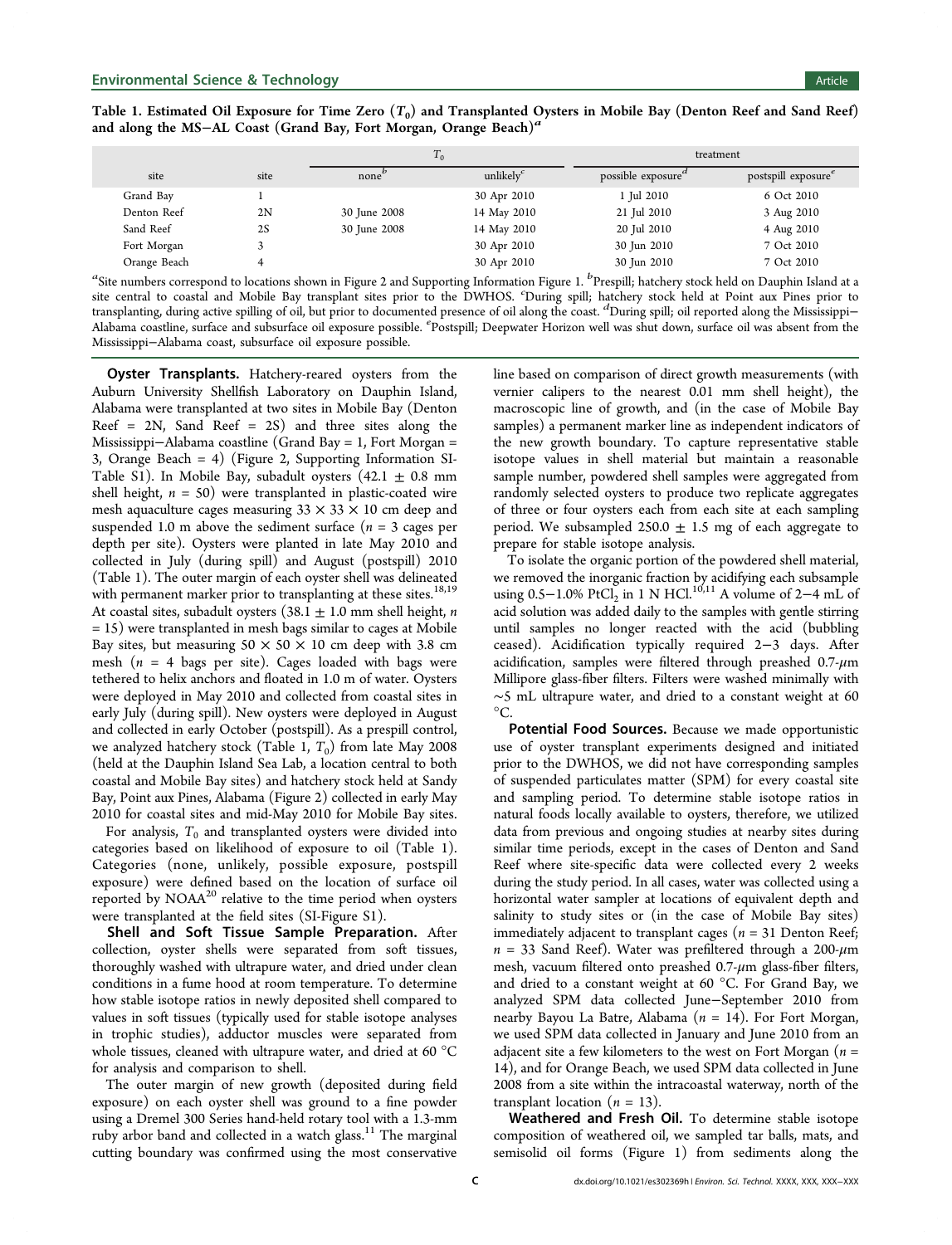<span id="page-3-0"></span>shoreline from the Florida−Alabama border to Petit Bois Island in Mississippi (Figure [2\)](#page-1-0) from June 2010 to July 2011. Weathered oil samples were analyzed from coastal areas near or at oyster transplant sites, including Petit Bois Island (near Grand Bay,  $n = 1$ ), Dauphin Island (near Mobile Bay sites,  $n =$ 4), Gulf Shores (near Fort Morgan,  $n = 5$ ), and Orange Beach  $(n = 2)$ . Stable isotope ratios for fresher crude oil were determined in MC252 reference material obtained from BP Gulf Coast Restoration Organization (GCRO) in August 2011, including Massachusetts surrogate oil (MASS) and weathered oil from the surface (OFS), which are defined by BP GCRO as chemically and toxicologically similar to the Macondo Well in Mississippi Canyon Block 252. Subsamples from the interior of each weathered oil sample, MASS, and OFS (8−13 mg for C, 30−60 mg for N) were added dropwise to either 2.0 mg of CHROMOSORB WAW (ThermoFisher Scientific) for weathered oil samples or a preashed  $0.7$ - $\mu$ m glass-fiber filter for crude oil samples. Samples were incubated at 60 °C for up to 96 h to remove residual water prior to stable isotope analysis.

To confirm that weathered oil samples were derived from the DWHOS, we haphazardly selected samples from among the different locations of study and chemically fingerprinted 25% of the total number of weathered oil samples. Nonmatch samples were discarded along with any samples collected at the same time and location unless they were independently verified. Oil samples were sourced matched to MC252 oil by comparing the quantitative ratios of key markers (many of which are resistant to weathering) of petroleum hydrocarbons within the source oil to the same marker compounds in collected samples<sup>[21,22](#page-7-0)</sup> ([SI-](#page-6-0)[Figure S2](#page-6-0)). Source oil (MC252 obtained from NOAA by E. Overton) and locally collected samples were dissolved in methylene chloride, and extracts were analyzed using capillary column gas chromatography−mass spectroscopy (GC-MS). Data were acquired in the selective ion mode. Ions and retention time windows were set to detect saturated hydrocarbons from C10 to C40 (ion 57), hopane and sterane tri to penta cyclic biomarkers (191, 217, 218, 231), and the following petroleum marker compounds and their alkyl homologues: naphthalene (ions 128, 142, 156, 170, 184), fluorene (166, 180, 194, 208), phenanthrene (178, 192, 206, 220, 234), dibenzothiophene (184, 198, 212, 226), benzo(a)anthracene, and chrysene (228, 242, 256, 270 284). Taking into consideration small daily instrumental variations and the fact that samples may contain different overall quantities of oily residues, we defined conclusive source identification when at least 90% of the biomarker compounds in the environmental sample matched the source oil ([SI-Figure S2](#page-6-0)).

Stable Isotope Analysis. Samples were analyzed at the UC Davis Stable Isotope Facility by continuous flow−isotope ratio mass spectrometry (CF-IRMS; 20-20 mass spectrometer, PDZ Europa) after sample combustion to  $CO<sub>2</sub>$  and  $N<sub>2</sub>$  in an online elemental analyzer (PDZ Europa). Gases were separated on a Carbosieve G column (Supelco) before introduction to the CF-IRMS. As internal controls, blank filters and tins were analyzed along with an acetanilide standard (Fisher Scientific) of known isotope ratio and pseudoreplicates of randomly chosen samples, representing ∼10% of the total sample number, to ensure variation of <0.2‰ due to sample handling and instrument reproducibility.

Trace Element Analyses. Oysters transplanted at coastal sites during possible and postspill exposure periods (Table [1\)](#page-2-0) were analyzed for 26 trace and minor elements (Al, As, B, Ba, Be, Cd, Co, Cr, Cu, Fe, Mg, Mn, Mo, Ni, Pb, Se, Sb, Ag, Sn, Si,

Sr, Ti, V, Zn, K, Na), six of which have been highlighted for use in detection of hydrocarbon pollution (Cd, Co, Mo, Ni, Pd, V).[15,23](#page-7-0),[24](#page-7-0) Shells were initially scrubbed in distilled deionized water with a soft brush to remove loosely attached biogenic and inorganic particles. Further cleaning was conducted, for each shell, with 5% weight to volume hydrogen peroxide (20 min), and rinsed with deionized distilled water (5 min). All samples were dried in a fume hood for 24 h. For each transplant period, three right valves of oyster shells were selected from each site and divided into three or four shell splits of equal length (∼ 1.3 cm), depending on the length of the shell. The inner segments of shell toward the umbo region served as control samples because they corresponded to older growth in the hatchery or at  $T_0$  sites before deployment, while the outer margin of shell represented new growth during the period of transplant. Old and new growth regions were identified using the independent measurements of shell growth described for stable isotope analyses. Samples were prepared by dissolving 35 mg of shell powder in 30 mL of a  $10\%$  HNO<sub>3</sub> solution and passing the resulting mixture through a  $20-\mu m$  filter.<sup>[25](#page-7-0)</sup> Major and minor elements were analyzed by inductively coupled plasma−optical emission spectrometry (ICP-OES) in the University of Alabama Department of Geological Sciences analytical geochemistry laboratory, with instrumental sensitivity of 10 ppb and  $\pm 8\%$  error at  $2\sigma$ . For all elements, a multielement inorganic calibration standard (High Purity Inc.) and quality control standards (CPI International) were used for analyses. Calibration was performed using concentrations 0.25, 0.5, 1.0, 5.0, 10.0, and 20.0 ppm (or mg  $L^{-1}$ ) to within  $\pm$ 5%.

#### **B** RESULTS

Stable Isotope Ratios in Oyster Shell.  $\delta^{13}C$  values in newly deposited oyster shell averaged  $-20.8 \pm 2.0\%$ , similar to  $\delta^{13}$ C values typically found in marine phytoplankton (Figure 3A).  $\delta^{13}$ C values in shell of most oysters grown in 2010 were lighter than those of prespill controls in 2008 (Figure [4](#page-4-0)), but there were no differences with level of potential exposure (ANOVA:  $F_2 = 0.001$ ,  $P = 0.98$ ), when estimated relative to the timing of transplants in the field in 2010 (Figure [4](#page-4-0) and Table [1\)](#page-2-0)



Figure 3.  $\delta^{13}C$  and  $\delta^{15}N$  % in (A) oyster shell and (B) suspended particulate matter (SPM). Dashed lines represent average  $\delta^{13}C$  values in marine algae, freshwater/terrestrial sources, and weathered and fresh oil (data from this study and others<sup>[17,28,](#page-7-0)[42](#page-8-0),[43](#page-8-0)</sup>).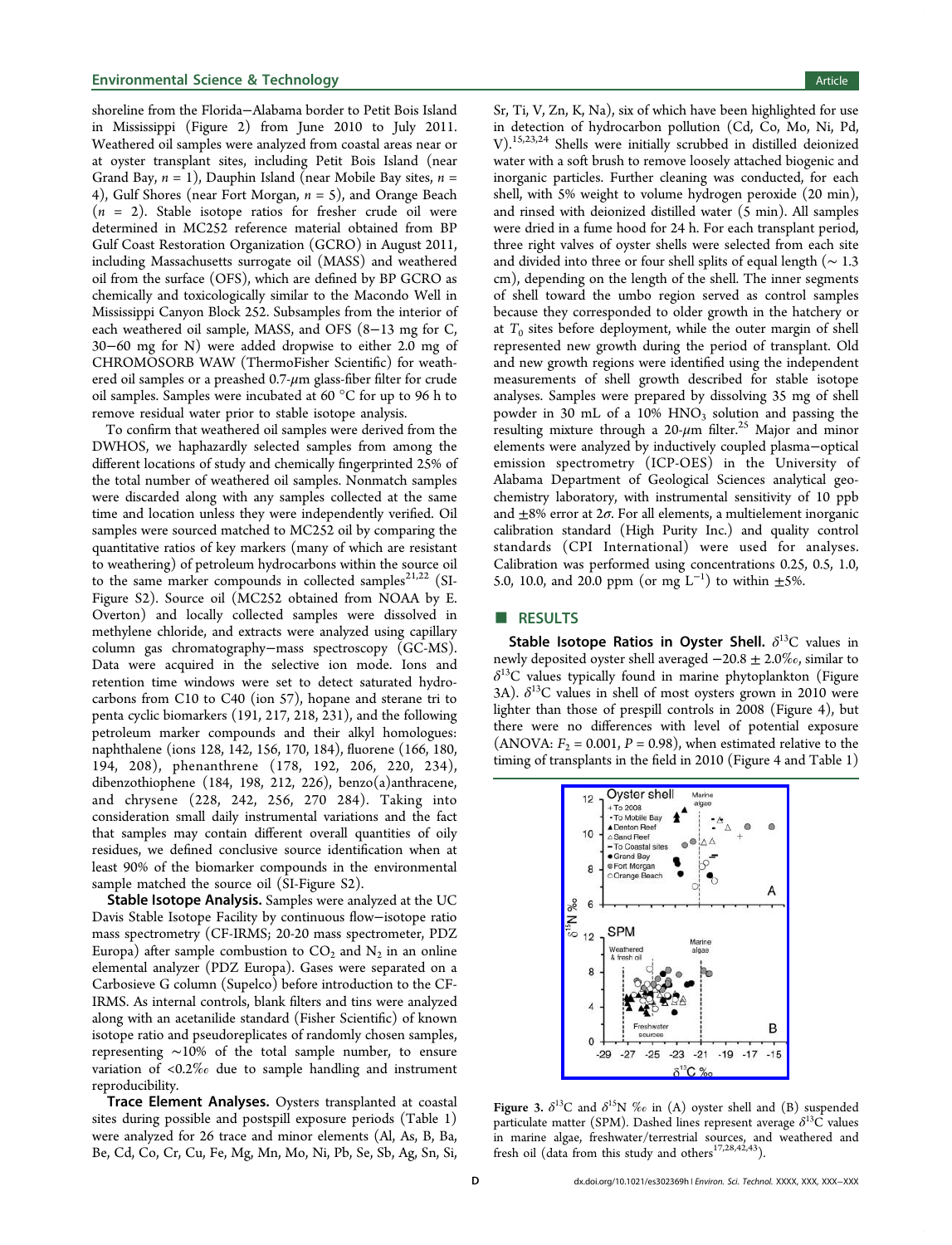<span id="page-4-0"></span>

Figure 4. Mean ( $\pm$ se)  $\delta^{13}$ C and  $\delta^{15}$ N ‰ in shells of time zero and transplanted oysters at sites in Mobile Bay and along the Mississippi− Alabama coastline (Coastal), representing a range of potential exposure to oil materials from the DWHOS (defined in Table [1](#page-2-0)). The gray bar shows data from hatchery stock in 2008.

or between oysters transplanted at Mobile Bay and coastal sites (ANOVA:  $F_1 = 1.60$ ,  $P = 0.23$ ). Oysters at the Fort Morgan site, however, showed an increase in  $\delta^{13}$ C values compared to other sites during the post spill period (Figure [3A](#page-3-0), values near −15‰ and −17‰, similar to 2008 prespill controls). N stable isotope values were heavier in shell of oysters from Mobile Bay sites compared to coastal sites (Figures [3A](#page-3-0) and 4), averaging 10.6  $\pm$  0.2‰ and 9.4  $\pm$  0.6‰, respectively (ANOVA:  $F_1$  = 22.16,  $P < 0.001$ ).  $\delta^{15}N$  values in oyster shell during and after the DWHOS in 2010 were similar to those of prespill controls in 2008, and as with  $\delta^{13}$ C there was no difference with level of potential exposure (ANOVA:  $F_2 = 0.30$ ,  $P = 0.75$ ) (Figure 4).

Stable Isotope Ratios in SPM and Oil Materials. Stable isotope values in suspended particulate matter available as food to oysters showed influence from both freshwater and marine sources (Figure [3](#page-3-0)B), but differed between Mobile Bay and coastal sites (ANOVA:  $\delta^{13}C$ :  $F_1 = 6.41$ ,  $P = 0.01$ ;  $\delta^{15}N$ :  $F_1 =$ 18.08, P < 0.001), showing lighter values in SPM from Mobile Bay sites  $(-25.3 \pm 0.2\%$  and  $4.9 \pm 0.2\%$  compared to coastal sites  $(-24.3 \pm 0.4\% \text{ and } 6.1 \pm 0.3\% \text{).}$  Stable isotope ratios in weathered and fresher crude oil were lighter than values in SPM, averaging  $-27.4 \pm 0.1\%$  and  $1.6 \pm 0.4\%$ , respectively, for carbon and nitrogen (Figure [3](#page-3-0)B, [SI-Table S2\)](#page-6-0).

Comparison of Stable Isotope Ratios in Oysters to SPM and Oil Materials. Based on the stable isotope ratios we determined in oyster shell and typical fractionation for a single trophic step from food source to consumer, we estimated the isotopic values for assimilated diet of oysters at our transplant sites averaged approximately  $-21\%$  for  $\delta^{13}$ C and ranged roughly 4–9‰ for  $\delta^{15}N$  (Figure 5). The actual mean difference between stable isotope ratios in oyster shell and SPM was  $3.9 \pm$ 2.1‰ for  $\delta^{13}C$  and 3.8  $\pm$  0.8‰ for  $\delta^{15}N$ , generally consistent with a single trophic step. In contrast, the mean difference between stable isotope ratios in oyster shell and oil materials was nearly double compared to SPM, 6.4  $\pm$  2.0 ‰ for  $\delta^{13}C$  and 7.4  $\pm$  1.0 % for  $\delta^{15}N$  (Figure 5).

Comparison between Oyster Shell and Soft Tissues. Stable isotope ratios in oyster shell and soft tissues differed for C but not N ([SI-Figure S3\)](#page-6-0). Stable isotope ratios in oyster adductor muscle averaged  $-23.4 \pm 0.4\%$  for  $\delta^{13}$ C and 8.7  $\pm$ 0.6‰ for  $\delta^{15}N$ , showing a difference of 1.3‰ and 3.4‰ for C and N, respectively, when compared to stable isotope ratios in



Figure 5. Comparison of mean ( $\pm$ se)  $\delta^{13}$ C and  $\delta^{15}$ N in oyster shells, SPM, and oil materials. The dashed box represents the expected range of  $\delta$ <sup>13</sup>C and  $\delta$ <sup>15</sup>N values in diet assimilated by oysters (assuming typical fractionation of ±1‰ for C, +2−4‰ for N). Circles define the range of values among sites for each sample type. Where no error bars are visible, error is smaller than the symbol.

SPM (values within the range of expected fractionation for a single trophic step).  $\delta^{13}$ C values in shell and tissue were not correlated (Pearson Correlation:  $r = 0.50$ ,  $P > 0.05$ ), and tissue values were significantly lighter than values in shell (Mann− Whitney:  $U = 2.0$ ,  $P = 0.01$ , two-tailed; median shell = −20.2‰, median tissue = −23.4 ‰; [SI-Figure S3A](#page-6-0)). In contrast,  $\delta^{15}N$  values in tissue and shell were highly correlated (Pearson Correlation:  $r = 0.97$ ,  $P < 0.01$ ), and values were not different in magnitude (Mann–Whitney:  $U = 15.0$ ,  $P = 0.63$ , two-tailed; median shell = 9.7‰, median tissue = 8.4‰; [SI-](#page-6-0)[Figure S3B](#page-6-0)).

Trace Element Analysis. Trace element concentrations in all oyster shell samples were relatively low or below the limits of detection, and no anomalous values were found for any element that could be definitively traced to the DWHOS. Timing of oyster deployment to field sites typically corresponded to an increase in Mg, Sr, Zn, and Ba (data not shown). To focus on elements most likely to indicate oyster exposure to oil hydrocarbons, we opted to show data for the six elements previously suggested to accumulate in sediments or invertebrate shells and tissues due to hydrocarbon pollution [cadmium (Cd), cobalt (Co), molybdenum (Mo), nickel (Ni), lead (Pb), and vanadium $(V)$ ].<sup>[15,23](#page-7-0),[24](#page-7-0)</sup> For most samples the number of detectable elements and average concentration decreased in new growth compared to older growth during (Figure [6A](#page-5-0)) and after (Figure [6](#page-5-0)B) the DWHOS spill. The most noticeable difference in trace element composition between during and postspill transplants was the presence of measurable quantities of Pb and V in both old and new shell growth of oysters from the postspill period at Grand Bay and Fort Morgan (compare Figure [6A](#page-5-0) and B). Pb alone was found in measurable concentrations in new shell growth of postspill oysters from Orange Beach. Vanadium values ranged 0.03–0.08 mg  $L^{-1}$  and Pb ranged 0.01–0.02 mg L<sup>-1</sup>. .

#### ■ DISCUSSION

To understand the influence of oil-derived elements on oyster shell, we compared the stable isotope composition in shell of oysters grown before, during, and after the DWHOS with the composition of naturally occurring SPM available as food and with weathered and fresh oil. By making these comparisons, we determined that although oil-derived elements were present in surface and bottom waters where oysters were growing during and after the DWHOS, they did not appear to significantly influence the C and N stable isotope composition in oysters.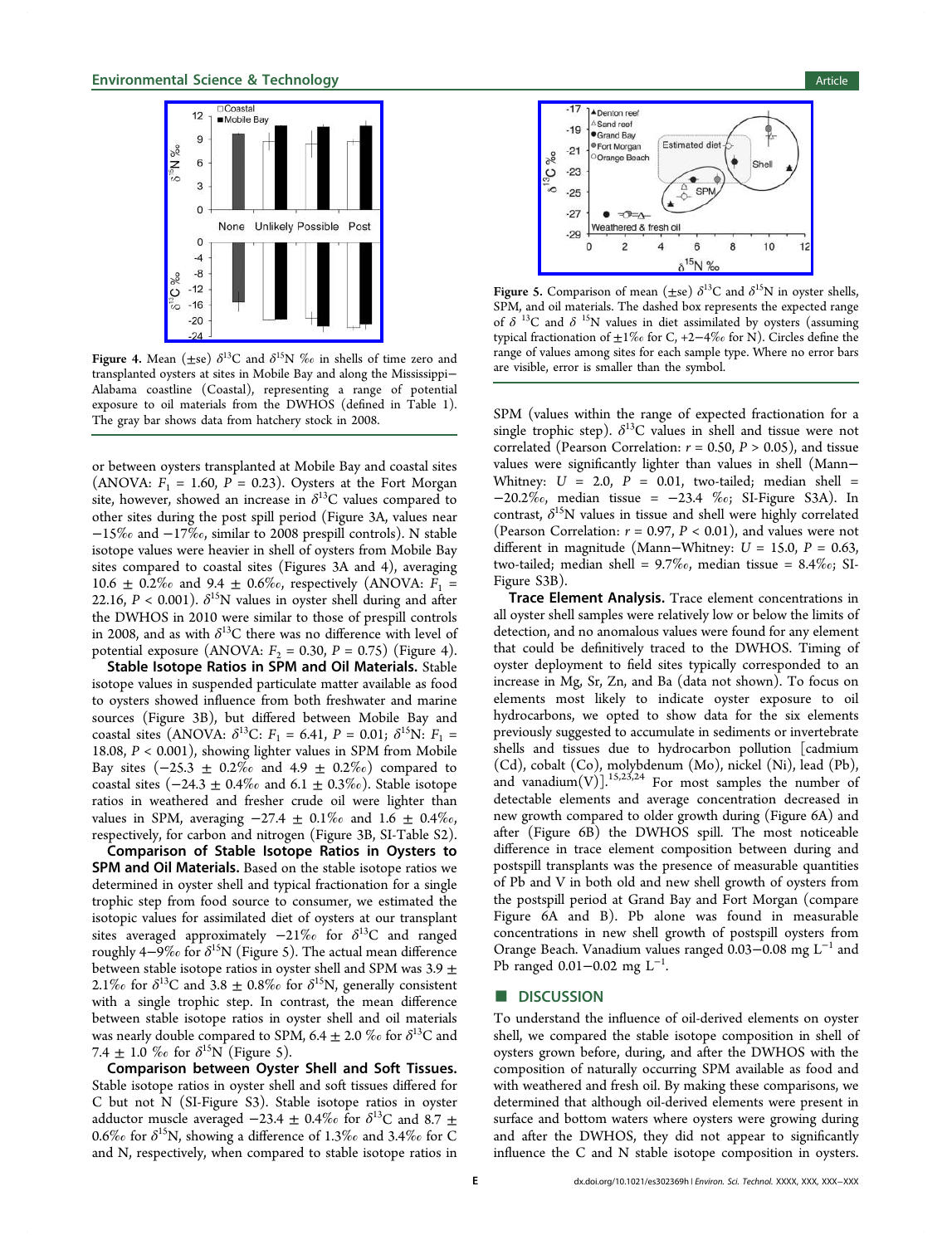<span id="page-5-0"></span>

Figure 6. Mean  $(\pm \text{SE})$  concentration of 6 trace elements in shell of oysters transplanted (A) during and (B) after the DWHOS (corresponding to treatments in Table [1](#page-2-0)). Shell sections were analyzed separately to distinguish elements in old growth (reflecting hatchery and  $T_0$  periods) from those in new growth for each transplant period. Samples for which element concentrations were below the level of detection were not included in mean calculations.

Two major findings support this conclusion. First, there were no shifts in C or N stable isotope ratios in oyster shell relative to the location or timing of surface oil along the Mississippi− Alabama coastline (Figure [4](#page-4-0) and [SI-Figure S1\)](#page-6-0). Second, stable isotope values were more consistent with SPM-derived diet as opposed to consumption of oil-derived materials (Figures [3](#page-3-0) and [5](#page-4-0)). Based on stable isotope values we measured in fresh and weathered oil, diet comprised primarily of oil-derived substances would be expected to yield stable isotope values of  $-27 \pm 1\%$  for C and 3 $-7\%$  for N in oysters. Importantly,  $\delta^{13}$ C values in oyster shell centered around values typically found in marine algae (∼-21‰), while oil materials, which are derived from terrestrial sources, were significantly lighter ( $\sim$ -27‰; this study and others<sup>[26](#page-7-0)–[28](#page-7-0)</sup>). Comparison of  $\delta^{15}N$ ratios between oil and oyster shell demonstrate even more evidently the separation between shell composition and that of oil. The  $\delta^{15}N$  values we determined in weathered and fresh oil were consistent with previous reports, $^{26,29,30}$  $^{26,29,30}$  $^{26,29,30}$  $^{26,29,30}$  $^{26,29,30}$  and the difference between  $\delta^{15}N\%$  in oyster shell and oil far exceeded the expected 2−4‰ fractionation from food source to consumer (Figure [5](#page-4-0)).[16](#page-7-0) These data suggest that oysters either were not exposed to oil hydrocarbons at the sampling locations, did not consume oil materials during the period of study, or consumed too little to be detectable compared to phytoplankton in background SPM, using stable isotope methods.

Data from a parallel study of polycyclic aromatic hydrocarbon (PAH) concentrations in sediment, water, and oysters from sites in Mobile Bay and adjacent waters in early June through mid-November 2010, found higher concentrations of PAHs in oysters at Point aux Pines, AL (our  $T_{\textrm{Q}}$  control site) than at Sand or Denton Reef in Mobile Bay.<sup>[31](#page-7-0)</sup> Total PAH concentrations (tPAH) in oysters ranged from below reporting limits to 522 ng  $g^{-1}$  dry weight during and just after the period of active spilling from the MC252 well. This study also found a peak in water tPAHs that roughly corresponded with the estimated timing of oil in the area, and one site in Mobile bay showed possible evidence of DWHOS oil contamination in the water in late June, during the spill. None of the sediment tPAH concentrations in Mobile Bay or adjacent sampled areas

exceeded NOAA regulatory SQuiRT guidelines,<sup>[32](#page-7-0)</sup> but concentrations were consistent with values measured for other oil spills. Overall, these data support the notion that the area experienced some oil exposure, but the relatively low measured values in oysters, absence of prespill data, and potential for rapid depuration rates in oysters $33 \text{ make it difficult to determine}$  $33 \text{ make it difficult to determine}$ the extent of direct oil contamination of oysters based on PAH data alone.

Given the relatively distinct stable isotopic signature in oil materials compared to expected oyster diet, oil materials should be readily distinguishable if consumed and assimilated into oyster shell and soft tissues. The Mobile Bay system and nearby waters, however, are highly influenced by freshwater discharge.<sup>[34,35](#page-7-0)</sup> As a result, locally available SPM often reflects both the marine and freshwater/terrestrial influences to this system.[28](#page-7-0),[36](#page-7-0) Because of this freshwater influence, in some cases the difference between  $\delta^{13}$ C values in oil materials and SPM was very small (Figure [3\)](#page-3-0), particularly for the northernmost transplant site in Mobile bay (Denton reef), which is more consistently influenced by freshwater discharge than other transplant locations (Figure [2](#page-1-0), [SI-Table 1\)](#page-6-0). In this study, the >1% difference in  $\delta^{13}$ C values between oyster shell and bulk SPM at some sites appears to be due to preferential selection and assimilation of the marine phytoplankton component of bulk SPM.<sup>[37](#page-7-0)</sup> Collection of SPM from nearby sites or somewhat different time periods than the period of study may also contribute to variation in  $\delta^{13}$ C between oysters and SPM. The difference between SPM and oyster shell, however, was not greater when collected at remote sites or times compared to site-specific collection during the transplant period (cf Figure [5](#page-4-0)). Considering these points, it seems that oysters at transplant sites primarily assimilated elements from local SPM, particularly marine algae, regardless of freshwater inputs or oil-related influences to local waters. In cases where oysters or other species may not be selective, the isotopic similarity between freshwater sources and oil materials could confound detection of elements derived form oil materials. These data highlight the need to consider the distinctiveness of source end points when applying stable isotope data to detect consumption of oil materials by biota in freshwater influenced systems.

Comparison of isotope composition between newly deposited oyster shell and adductor muscle revealed differences in C and N assimilation. In the case of this study, the stable isotope ratios we determined in newly deposited shell reflected the discrete periods of study, before, during, or after the DWHOS, while values in adductor muscle reflected dietary components during the transplant period as well as any elements previously consumed (at  $T_0$  sites) but not yet metabolized or turned-over. Previous studies found turnover times for soft tissues were >120 days for adult shellfish,  $37,38$  $37,38$ which is longer than the ∼60 day transplant periods for oysters in this study, supporting the notion that adductor muscle represented a mixture of recent and previously assimilated diet components. These observations suggest that during the transplant periods, oyster diet was slightly heavier in  $\delta^{13}C$  to achieve values near −20‰ in newly deposited shell compared to  $-23\%$  in adductor muscle. A shift toward heavier  $\delta^{13}$ C values in newly deposited shell is contrary to the shift expected if lighter oil materials were consumed. The observed isotopic differences between shell and soft tissues may also be due to tissue-specific differences in C assimilation. While  $\delta^{15}N$  values did not differ between shell and soft tissue in this study ([SI-](#page-6-0)[Figure S3B](#page-6-0)), previous studies found that isotopic differences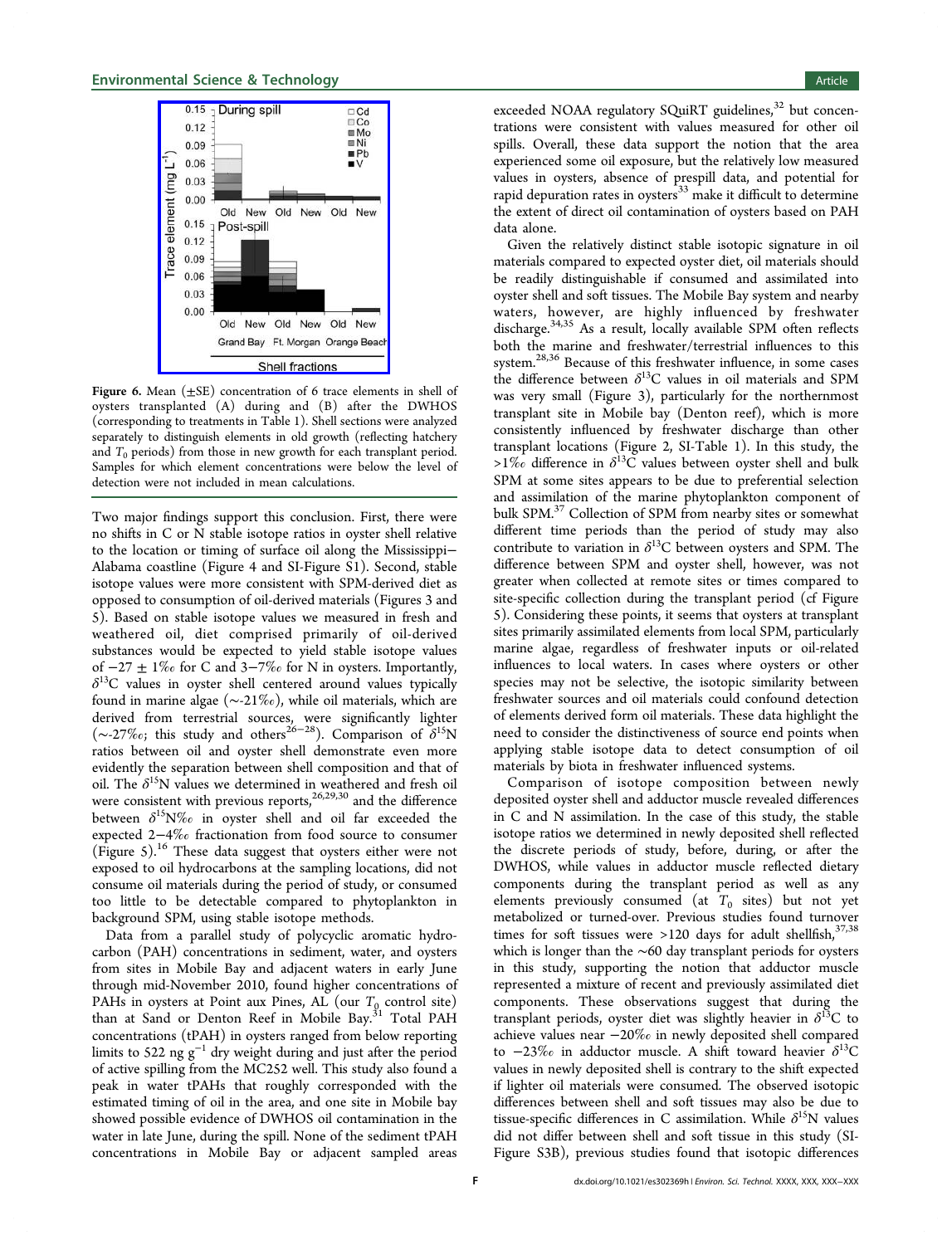<span id="page-6-0"></span>between shell and soft tissue in bivalves are common for  ${}^{11}N$ . C values have not been similarly studied. Regardless of the reason for the small tissue-specific differences in  $\delta^{13}$ C values, both shell and adductor muscle showed values most consistent with a diet comprised primarily of SPM from local sites (Figure [5](#page-4-0)).

Implications of this work included defining oil byproducts as a potential food source in the local ecosystem, determining the potential for oil to alter coastal food webs, and defining an alternative fate for oil-derived elements in food webs that is independent of or in addition to microbial breakdown. Using C. virginica as a benchmark for sedentary primary consumers in the Gulf of Mexico, we found no evidence of assimilation of oilderived C and N and, therefore, no evidence of an oyster-based conduit to higher trophic levels. This finding, however, is not an indication that oysters were not exposed to oil; rather it implies that oysters either did not consume oil-derived materials or consumed an insufficient quantity to be clearly detectable against the background of their natural food source. Oil-derived C was found to enter the base of the food web at the level of zooplankton, at least initially, during the active spilling of oil from the DWHOS.<sup>[28](#page-7-0)</sup> Oil was apparently available in high enough concentrations in surface waters during the spill to be rapidly encountered and taken up in sufficient quantities by these small organisms to yield detectable isotopic signatures against background. It is possible that larger sedentary primary consumers such as oysters could have lower likelihood of exposure to and uptake of oil materials because they are patchily distributed and likely exposed to relatively weathered and nonhomogenously distributed oil materials that inter-mittently reach nearshore bottom waters.<sup>[6](#page-7-0)</sup> Oysters at known oil-exposed sites in Louisiana, for example, showed no PAH contamination or apparent biological signs of exposure to oil 6 months after the DWHOS.<sup>39</sup> PAH concentrations, however, may be affected by physiological condition of oysters (which relatively rapidly depurate accumulated PAHs), and previous studies suggest low PAH concentrations do not necessarily indicate a lack of exposure to contaminants.<sup>[33](#page-7-0),[40](#page-8-0)</sup>

It is also possible that oysters, which typically slow or cease feeding under stress, may have stopped feeding when exposed to oil materials. In this study, oyster growth during the spill period ranged from 0.09 mm d<sup>-1</sup> (Denton Reef) to 0.29 mm  $\overline{d}^{-1}$  (Grand Bay) (SI-Table S3). Postspill, growth ranged from 0.04 mm  $d<sup>-1</sup>$  (Orange Beach) to 0.17 mm  $d<sup>-1</sup>$  (Grand Bay). These findings follow normal seasonal growth shifts from mid to late summer, but do not show a clear relationship to the estimated spatial or temporal distribution of oil in the area (SI-Figure S1). These findings suggest that oyster feeding and subsequent growth was not significantly affected by potential oil exposure. We cannot, however, rule out possible ephemeral or episodic exposure to oil, which could limit consumption of oil materials and result in little or no noticeable effect on oyster growth.

Trace element analyses were inconclusive to confirm or reject oyster exposure to oil materials, particularly for oysters growing during the postspill period in August and September 2010. Increased concentrations of V and Pb in oyster shells and tissues following the DWHOS have been anecdotally reported.<sup>[41](#page-8-0)</sup> While values were slightly higher in new shell growth during the postspill period, the apparent increase in V and Pb concentrations in both old and new shell growth fractions in this study is potentially confounding. We cannot discount the possibility that random chance associated with variation among individual oysters may account for these

results, given the relatively small number of shell samples analyzed and high number of samples with trace element concentrations below the limits of detection. Relationships between trace element accumulation and exposure to oil hydrocarbons merits further study.

Even in small quantities, consumption of oil-derived substances from the DWHOS had potential to feed secondary production, shift elemental composition of food webs, and provide an alternate pathway of oil degradation that requires more attention. Consideration of the distinctiveness of source end points (i.e., oil-derived materials compared to other terrestrial or freshwater inputs) will be important to further apply and interpret stable isotope data to detect consumption of oil materials in freshwater influenced systems. Due to our lack of detailed knowledge regarding when, where, and how different forms of oil materials affected local biota, consideration of the timing (early during the spill period compared to postspill exposure periods) and estimated mode of exposure (surface oil slicks compared to nonhomogenously distributed weathered oil) may be of particular importance to contextualize and interpret effects of the DWHOS on biota among locations in the northern Gulf of Mexico system.

# ■ ASSOCIATED CONTENT

#### **6** Supporting Information

Maps of study site locations compared to surface oil distributions reported by NOAA during and after the DWHOS (SI-Figure S1), example of a source oil "fingerprint match" (SI-Figure S2), mean  $\delta^{13}C\%$  and  $\delta^{15}N\%$  in oyster shell compared to adductor muscle (SI-Figure S3), temperature and salinity measured at transplant sites during the study (SI-Table S1),  $\delta^{13}C$  and  $\delta^{15}N$  values determined in weathered and fresh oil forms (SI-Table S2), and oyster shell growth during and after the DWHOS (SI-Table S3). This material is available free of charge via the Internet at [http://pubs.acs.org.](http://pubs.acs.org)

#### ■ AUTHOR INFORMATION

#### Corresponding Author

\*Phone: (251)-861-2141 (x 7555); fax: (251)-861-7540; email: [rcarmichael@disl.org.](mailto:rcarmichael@disl.org)

#### Notes

The authors declare no competing financial interest.

#### ■ ACKNOWLEDGMENTS

This work was funded, in part, by a grant from the National Science Foundation REU program (2356JV), the Marine Environmental Sciences Consortium (MESC)-BP Gulf of Mexico Research Initiative (10-BP-GoMRI-DISL), and the Northern Gulf Institute (NGI)-BP GoMRI Phase I. We thank Peter Biancani, Allen Aven, Nicole Taylor, and Courtney Miller who assisted with collection and processing of SPM and oil samples from local beaches, Ally Rellinger and John Dindo, who provided the tar mat photographs, and Ryan Crim who helped analyze SPM data and edited an early version of the manuscript.

#### ■ REFERENCES

(1) Kelley, T. R. Environmental Health Insights into the 2010 Deepwater Horizon (BP) Oil Blowout. Environ. Health Insights 2010, 4, 61−63.

(2) Deep Water: The Gulf Oil Disaster and the Future of Offshore Drilling 2011; National Commission on the BP Deepwater Horizon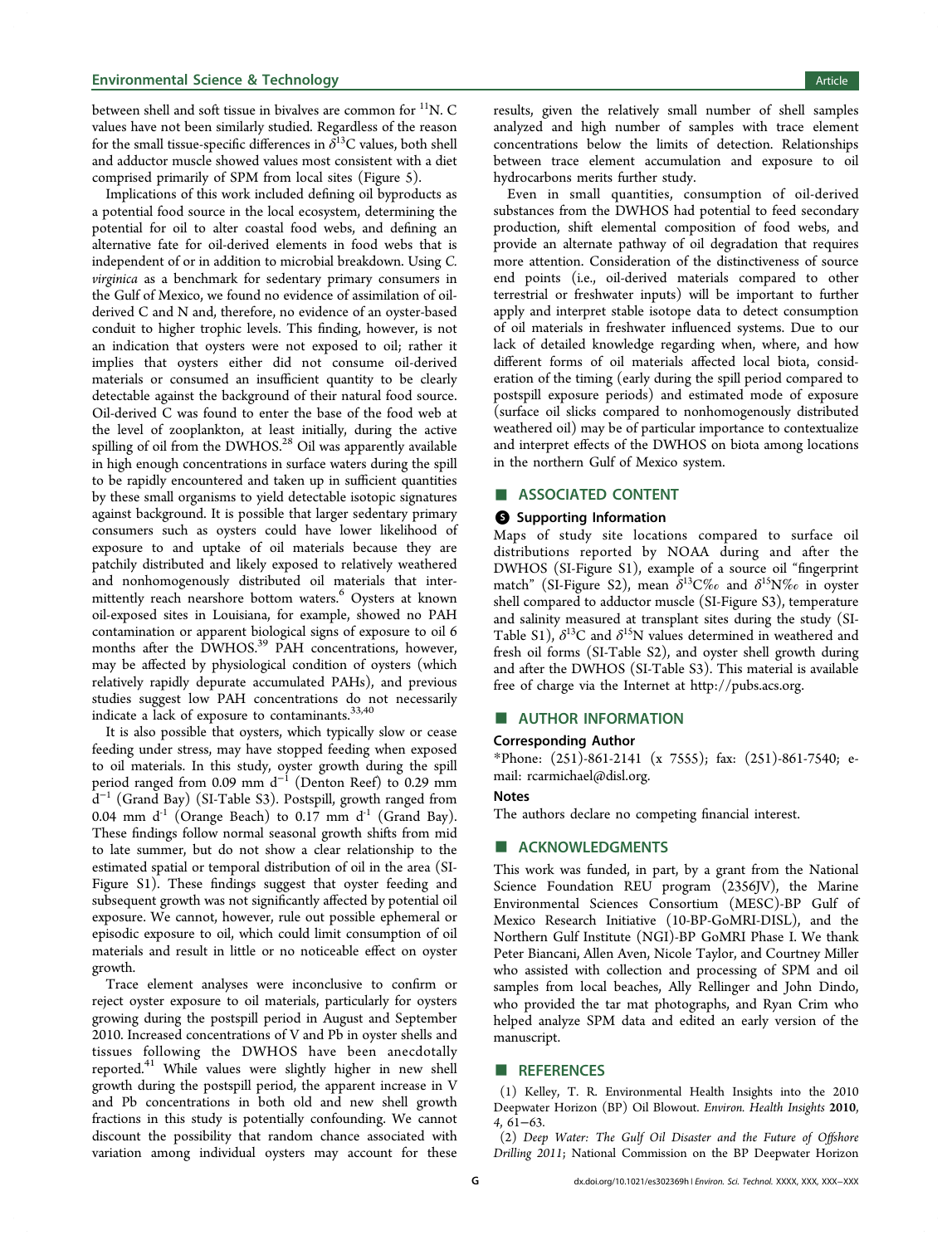#### <span id="page-7-0"></span>**Environmental Science & Technology Article** Article 30 and 30 and 30 and 30 and 30 and 30 and 30 and 30 and 30 and 30 and 30 and 30 and 30 and 30 and 30 and 30 and 30 and 30 and 30 and 30 and 30 and 30 and 30 and 30 and 3

Oil Spill and Offshore Drilling, U.S. Government Printing Office: Washington, DC, 2000.

(3) Hazen, T. C.; Dubinsky, E. A.; DeSantis, T. Z.; Andersen, G. L.; Piceno, Y. M.; Singh, N.; Jansson, J. K.; Probst, A.; Borglin, S. E.; Fortney, J. L.; Stringfellow, W. T.; Bill, M.; Conrad, M. E.; Tom, L. M.; Chavarria, K. L.; Alusi, T. R.; Lamendella, R.; Joyner, D. C.; Spier, C.; Baelum, J.; Auer, M.; Zemla, M. L.; Chakraborty, R.; Sonnenthal, E. L.; D'haeseleer, P.; Holman, H.-Y. N.; Osman, S.; Lu, Z.; Van Nostrand, J. D.; Deng, Y.; Zhou, J.; Mason, O. U. Deep-sea oil plume enriches indigenous oil-degrading bacteria. Science 2010, 330, 204−208.

(4) Williams, R.; Gero, S.; Bejder, L.; Calambokidis, J.; Kraus, S. D; Lusseau, D.; Read, A. J.; Robbins, J. Underestimating the damage: Interpreting cetacean carcass recoveries in the context of the Deepwater Horizon/BP incident. Conserv. Lett. 2011, 4, 228−233.

(5) Reddy, C. M.; Arey, J. S.; Seewald, J. S.; Sylva, S. P.; Lemkau, K. L.; Nelson, R. K.; Carmichael, C. A.; McIntyre, C. P.; Fenwick, J.; Ventura, G. T.; Van Mooy, B. A. S; Camilli, R. Composition and fate of gas and oil released to the water columnduring the Deepwater Horizon Oil Spill. Proc. Natl. Acad. Sci. 2011, DOI: 10.1073/ pnas.1101242108.

(6) Ryerson, T. B.; Camilli, R.; Kessler, J. D.; Kujawinski, E. B.; Reddy, C. M.; Valentine, D. L.; Atlas, E.; Blake, D. R.; de Gouw, J.; Meinardi, S.; Parrish, D. D.; Peischi, J.; Seewald, J. S.; Warneke, C. Chemical data quantify Deepwater Horizon hydrocarbon flow rate and environmental distribution. Proc. Natl. Acad. Sci. 2012, DOI: 10.1073/ pnas.1110564109.

(7) Machlis, G. E.; Mcnutt, M. K. Scenario-Building for the Deepwater Horizon Oil Spill. Science 2010, 329, 1018−1019.

(8) Valentine, D.; Kessler, J. D.; Redmond, M. C.; Mendes, S. D.; Heintz, M. B.; Farwell, C.; Hu, L.; Kinnaman, F. S.; Yvon-Lewis, S.; Du, M.; Chan, E. W.; Tigreros, F. G.; Villanueva, C. J. Propane respiration jump-starts microbial response to a deep oil spill. Science 2005, 330, 208−211.

(9) Upton, H. F. The Deepwater Horizon Oil Spill and the Gulf of Mexico Fishing Industry; Congressional Research Service Report for Congress: Washington, DC, February 2011.

(10) Carmichael, R.; Hattenrath, T.; Valiela, I.; Michener, R. Nitrogen stable isotopes in the shell of Mercenaria mercenaria trace wastewater inputs from watersheds to estuarine ecosystems. Aquat. Biol. 2008, 4, 99−111.

(11) Kovacs, C. J.; Daskin, J. H.; Patterson, H.; Carmichael, R. H. Crassostrea virginica shells record local variation in wastewater inputs to a coastal estuary. Aquat. Biol. 2010, 9, 77−84.

(12) Fritz, L. W. Shell structure and age determination. In Biology of the Hard Clam; Kraeuter, J., Castanga, N., Eds.; Elsevier Science: New York, 2001; pp 53−76.

(13) Szefer, P.; Ali, A. A.; Ba-Haroon, A. A.; Rajeh, A. A.; Geldonn, J.; Nabrzyski, M. Distribution and relationships of selected trace metals in mollusks and associated sediments from the Gulf of Aden, Yemen. Environ. Pollut. 1999, 106, 299−314.

(14) Huanxin, W.; Lejun, Z.; Presley, B. J. Bioaccumulation of heavy metals in oyster (Crassostrea virginica) tissue and shell. Environ. Geol. 2000, 39, 1216−1226.

(15) Chiffoleau, J. F.; Chauvaud, L.; Amouroux, D.; Barats, A.; Dufour, A.; Pécheyran, C.; Roux, N. Nickel and vanadium contamination of benthic invertebrates following the "Erika" wreck. Aquat. Living Resour. 2004, 17, 273−280.

(16) Peterson, B. J.; Fry, B. Stable isotopes in ecosystem studies. Ann. Rev. Ecol. Syst. 1987, 18, 293−320.

(17) Michener, R. H.; Kaufman, L. Stable isotope ratios as tracers in marine food webs: An update. In Stable Isotopes in Ecology and Environmental Science; Michener, R., Lajtha, K., Eds.; Blackwell Publishing Ltd, 2008; pp 238−282.

(18) Carmichael, R. H.; Shriver, A. C.; Valiela, I. Changes in shell and soft tissue growth, tissue composition, and survival of quahogs, Mercenaria mercenaria, and softshell clams, Mya arenaria, in response to eutrophic-driven changes in food supply and habitat. J. Exp. Mar. Biol. Ecol. 2004, 313, 75−104.

(19) Daskin, J. H.; Calci, K. R.; Burkhardt, W.; Carmichael, R. H. Use of N stable isotope and microbial analyses to define wastewater influence in Mobile Bay, AL. Mar. Pollut. Bull. 2008, 56, 860−868.

(20) NOAA NESDIS Deepwater Horizon composite oil maps; [ftp://](ftp://satepsanone.nesdis.noaa.gov/OMS/disasters/DeepwaterHorizon/) [satepsanone.nesdis.noaa.gov/OMS/disasters/DeepwaterHorizon/.](ftp://satepsanone.nesdis.noaa.gov/OMS/disasters/DeepwaterHorizon/)

(21) Overton, E. B.; McFall, J. A.; Mascarella, S. W.; Steele, C. F.; Antoine, S. A.; Politzer, I. R.; Laseter, J. L. Petroleum Residue Source Identification Following a Fire and Oil Spill. Proceedings of the 1981 Oil Spill Conference, Atlanta, GA.

(22) Iqbal, J.; Overton, E. B.; Gisclair, D. Polycyclic Aromatic Hydrocarbons in Louisiana Rivers and Coastal Environments: Source Fingerprinting and Forensic Analysis. Environ. Forensics 2008, 9, 63− 74.

(23) Roopnarine, P. D.; Roopnarine, D.; Gillikin, D. P.; Anderson, L. C.; Ballester, M.; Goodwin, D. H. Uptake of heavy metals and PAHs from the Deepwater Horizon oil spill by soft tissues and shells of the coastal oyster Crassostrea virginica. American Geophysical Union, Fall Meeting 2011, abstract #B33E-0517; published Dec 2012.

(24) Gohlke, J. M.; Doke, D.; Tipre, M.; Leader, M.; Fitzgerlad, T. A. Review of Seafood Safety after the Deepwater Horizon Blowout. Environ. Health Perspect. 2011, 19, DOI 10.1289/ehp.1103507.

(25) Cravo, A.; Foster, P.; Almeida, C.; Company, R.; Cosson, R. P.; Bebianno, M. J. Metals in the shell of Bathymodiolus azoricus from a hydrothermal vent site of the Mid-Atlantic Ridge. Environ. Int. 2007, 33, 609−615.

(26) Grizzle, P. L.; Coleman, H. J.; Sweeney, R. E.; and Kaplan, I. R. Correlation of crude oil source with nitrogen, sulfur, and carbon stable isotope ratios. Proceedings of Joint meeting of the American Chemical Society and Chemical Society of Japan, Honolulu, HI, April 1−6, 1979.

(27) Mazeas, L.; Budzinski, H. Molecular and stable carbon isotopic source identification of oil residues and oiled bird feathers sampled along the Atlantic Coast of France after the Erika oil spill. Environ. Sci. Technol. 2002, 36, 130−137.

(28) Graham, W. M.; Condon, R. H.; Carmichael, R. H.; D'Ambra, I.; Patterson, H. K.; Linn, L. J.; Hernandez, F. J., Jr. Oil carbon entered the coastal planktonic food web during the Deepwater Horizon oil spill. Environ. Res. Lett. 2010, 5, 045301 DOI: 10.1088/1748-9326/5/ 4/045301.

(29) Yeh, H. W.; Epstein, S. Hydrogen and carbon isotopes of petroleum and related organic matter. Geochim. Cosmochim. Acta 1981, 45, 753−762.

(30) Hirner, A. V.; Graf, W.; Treibs, R.; Melzer, A. N.; Hahn-Weinheimer, P. Stable sulfur and nitrogen isotopic compositions of crude oil fractions from Southern Germany. Geochim. Cosmochim. Acta 1984, 48, 2179−2186.

(31) Dailey, M. Temporal and spatial assessment of PAHs in water, sediment, and oysters as a result of the Deepwater Horizon oil spill. Master's Thesis, University of Mississippi, University, MS, 2012.

(32) Buchman, M. F. NOAA Screening Quick Reference Tables; Report 08-1; NOAA Office of Response and Restoration Division: Seattle, WA, 2008; pp 1–34.

(33) Eisler, R. Polycyclic aromatic hydrocarbon hazards to fish, wildlife, and invertebrates: A synoptic review; Biological Report 85(1.11); U.S. Fish and Wildlife Service: Laurel, MD, 1987.

(34) Schroeder, W. W.; Dinnel, S. P.; Wiseman, W. J., Jr. Salinity Stratification in a River-Dominated Estuary. Estuaries 1990, 13, 145− 154.

(35) Solis, R. S.; Powell, G. L. Hydrography, mixing characteristics, and residence times of Gulf of Mexico estuaries. In Biogeochemistry of Gulf of Mexico Estuaries; Bianchi, T. S., Pennock, J. R., Twilley, R. R., Eds.; John Wiley and Sons: New York, 1999; pp 29−71.

(36) Goecker, M. E.; Valentine, J. F.; Sklenar, S. A.; Chaplin, G. I. Influence from Hydrological Modification on Energy and Nutrient Transference in a Deltaic Food Web. Estuaries Coasts 2008, 32, 173− 187.

(37) Raikow, D. F.; Hamilton, S. K. Bivalve Diets in a Midwestern U.S. Stream: a Stable Isotope Enrichment Study. Limnol. Oceanogr. 2001, 17, 514−522.